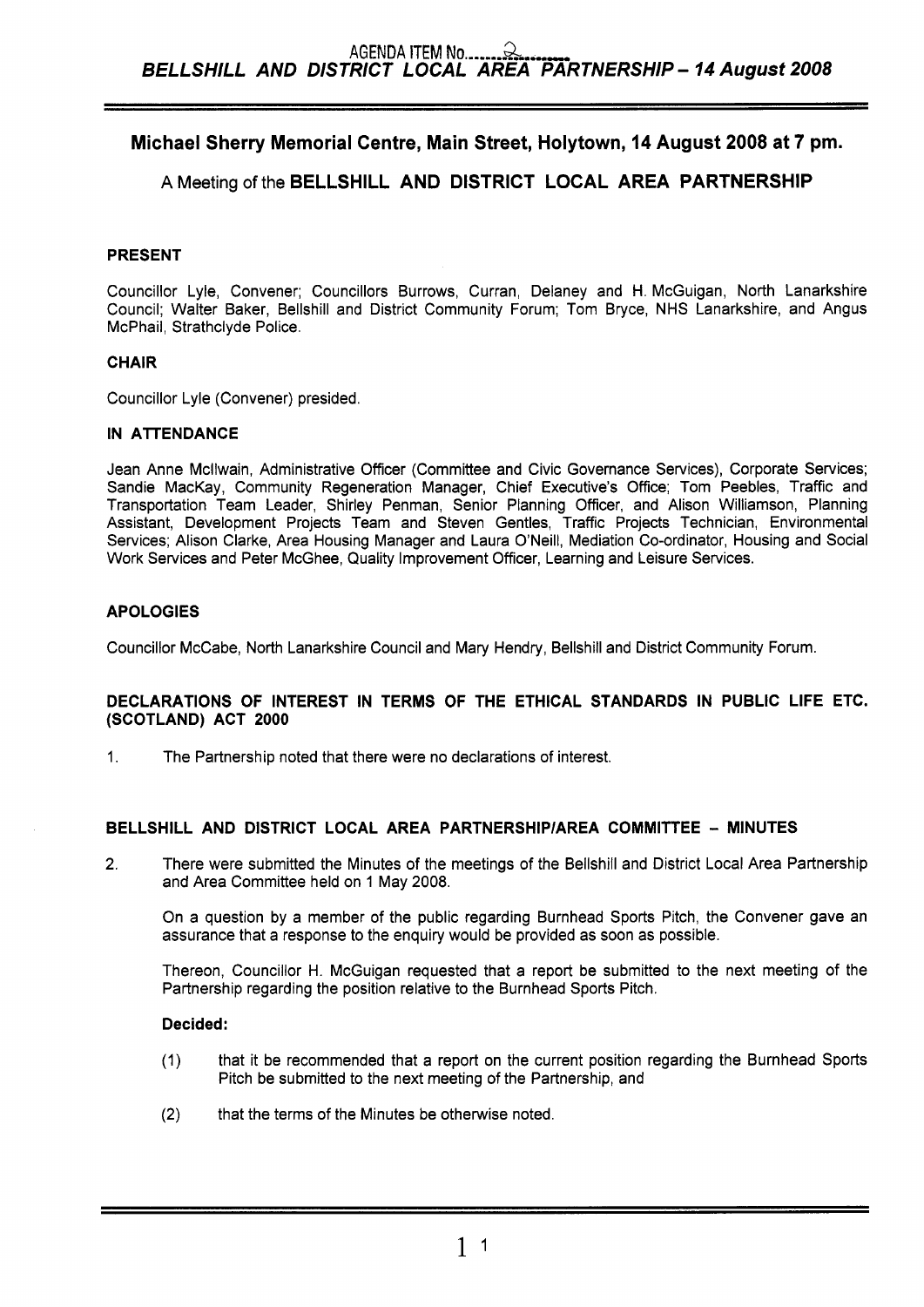#### **COMMUNITY COUNCIL MINUTES**

#### **(1) BELLSHILL COMMUNITY COUNCIL**

- **3.** There were submitted the Minutes of the meetings of Bellshill Community Council held on 21 May and 18 June 2008.
	- **Decided:** that the terms of the Minutes be noted.

#### **(2) NEW STEVENSTON COMMUNITY COUNCIL**

- **4.** There was submitted the Minute of the meeting of New Stevenston Community Council held on 9 April 2008.
	- **Decided:** that the terms of the Minute be noted.

#### **PRESENTATION** - **COMMUNITY PLAN LAUNCH**

**5.** Kenny Moffat of the Council for Voluntary Service North Lanarkshire and Sandie MacKay, Community Regeneration Manager, provided a presentation on the launch of the Community Plan 2008/2012 (1) advising of the Single Outcome Agreement between the partners and the Scottish Government, which set out the outcomes for the next three years; (2) detailing the Community Plan process and its purpose; (3) listing the key partners to the Community Plan, together with the key structures and themes, and **(4)** outlining the Key Improvement areas and how they would proceed at a local level.

**Decided:** that the contents of the presentation be noted.

#### **PRESENTATION** - **LANARKSHIRE COMMUNITY FOOD AND HEALTH PARTNERSHIP**

**6.** lan Shankland, Lanarkshire Community Food and Health Partnership provided a presentation on the work of the Food and Health Partnership particularly in relation to (1) the promotion and provision of fruit and vegetables within nurseries, and (2) the provision and supply of fruit and vegetables through co-operatives and other locations, and responded to questions thereon.

Thereafter, the Convener thanked Mr. Shankland for an informative and interesting presentation.

**Decided:** that the content of the presentation be noted.

#### **BELLSHILL AND DISTRICT COMMUNITY FORUM** - **UPDATE**

**7.** There was submitted a report from Bellshill and District Community Forum (1) advising of the issues and activities of the Forum since the last meeting of the Partnership, and (2) seeking an update on the question of letting charges and accessibility of facilities to community groups.

Walter Baker of Bellshill and District Community Forum then highlighted the main points of the report and responded to Members' questions.

Thereafter, the Convener advised that a report on letting charges and accessibility of facilities was being prepared by Learning and Leisure Services and would be submitted to the next meeting of the Partnership/Area Committee.

**Decided:** that the contents of the report be noted.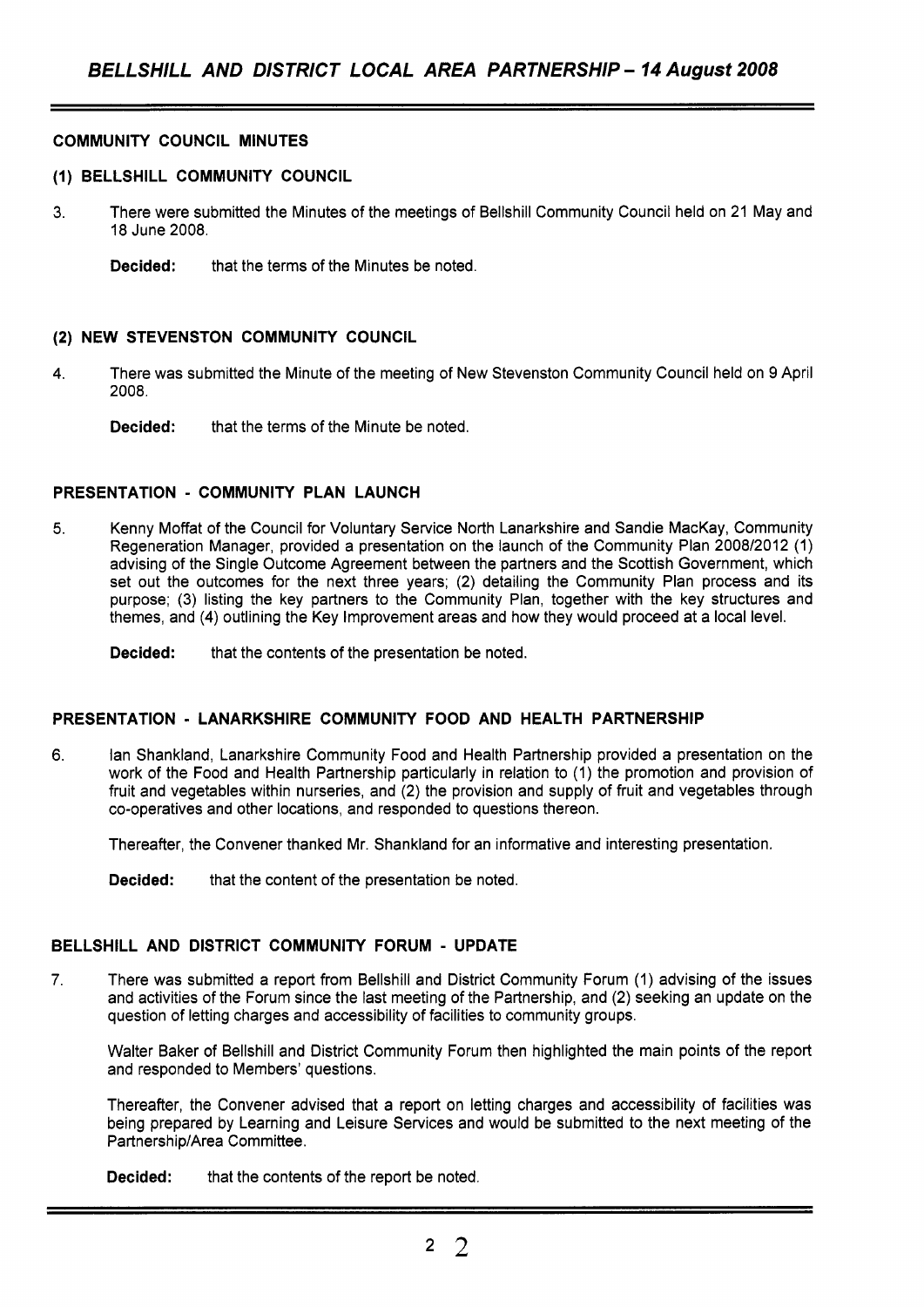**NHS LANARKSHIRE** - **NORTH COMMUNITY HEALTH PARTNERSHIP** - **BELLSHILL AND DISTRICT LOCALITY** 

8. There was submitted a report dated July 2008 by Tom Bryce, General Manager, NHS Lanarkshire, advising of a major national and local public health programme during September 2008 to protect young girls against cervical cancer and detailing associated activities within the Bellshill locality.

Thereon, Tom Bryce summarised the contents of the report and responded to Members' questions during which he was asked to provide a report on methadone usage levels within the Bellshill and District area.

#### **Decided:**

- (1) that it be recommended that a report on methadone usage within the Bellshill and District area be submitted to the next meeting of the Partnership, and
- (2) that the position be otherwise noted.

#### **COMMUNITY SAFETY REPORT**

9. There was submitted a joint reported (docketed) dated 14 August 2008 by Housing and Social Work Services, Strathclyde Police and Strathclyde Fire and Rescue (1) advising of initiatives and measures taken to minimise the levels of crime within the Bellshill and District area, and (2) providing statistical information in respect of the three partners.

Thereon, the Partnership heard Angus McPhail, Strathclyde Police and Laura O'Neill, Mediation Co-ordinator in supplement to the report and in response to Members' questions, when it was agreed that a report and presentation on the new Community Policing arrangements, including tasking and co-ordinating arrangements, be made to the next meeting of the Partnership.

#### **Decided:**

- (1) that it be recommended that a report and presentation on the new Community Policing arrangements be made to the next meeting of the Partnership, to include details of tasking and co-ordinating arrangements, and
- (2) that the content of the report be noted.

### **LOCAL DEVELOPMENT PROGRAMME**

10. With reference to paragraph 10 of the Minute of the meeting of the Partnership held on 21 February 2008, there was submitted a report (docketed) dated 25 March 2008 by the Head of Planning and Development (1) advising of the progress made in completing the projects contained within the Local Development Programme for 2007/2008 for the Bellshill and District area; (2) indicating that a capital funding package of €421,160 had been put together for the delivery of physical regeneration activities within the Bellshill and District area through the Local Development Programme during 2008/2009, which, less committed funding from 2007/2008 of £60,000, left a total of £361,160 for new projects during 2008/2009; (3) detailing project proposals for 2008/2009, including indicative costs, which were submitted for the approval of the Partnership, as detailed in the Appendix to the report, together with **a**  project proposal requiring further development, to be phased into 2009/2010, and **(4)** pointing out that no further projects could be included within this year's Programme although further projects could be considered for inclusion within the 2009/2010 Programme.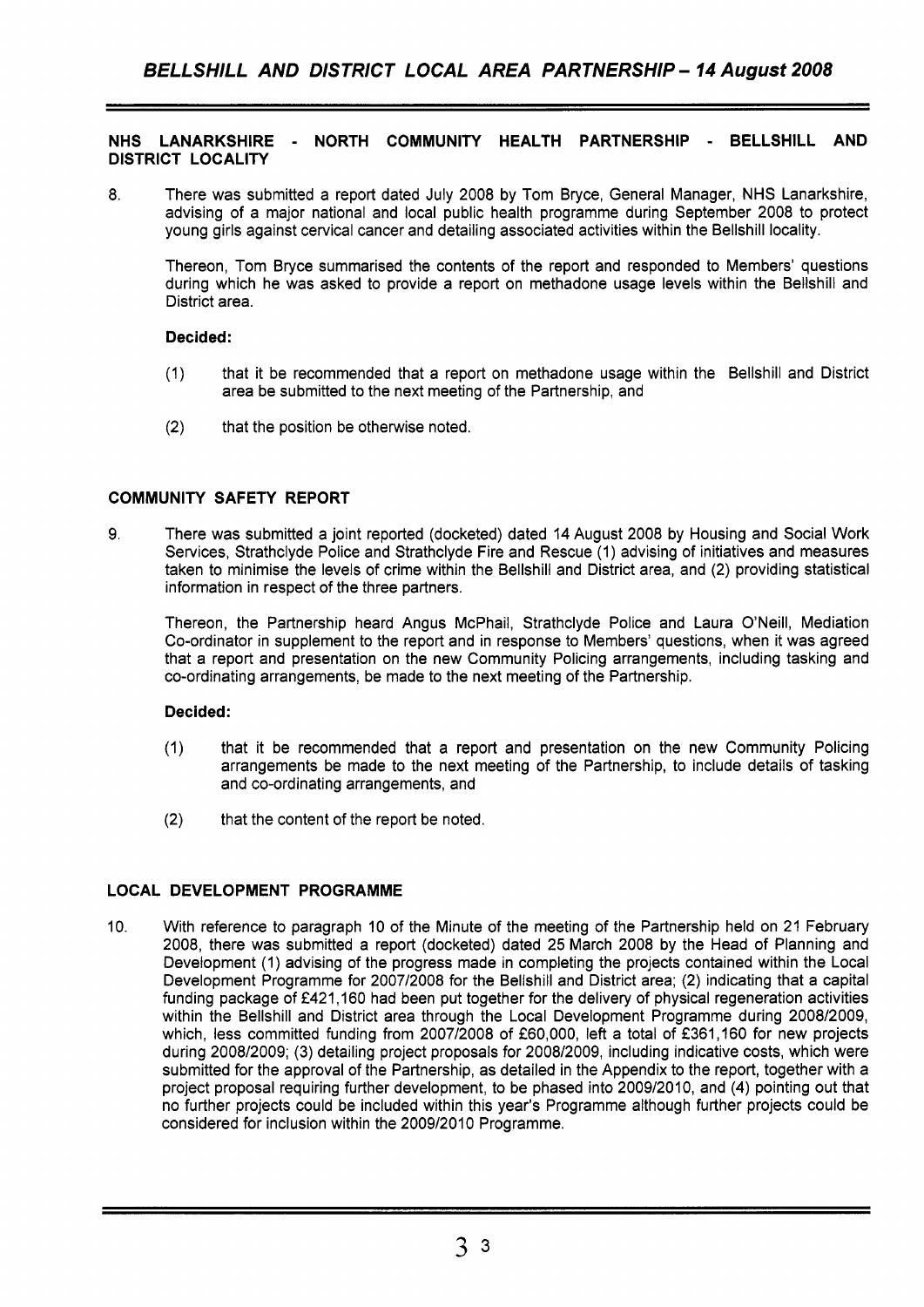**Decided:** that it be recommended

- (1) that the projects for financial year 2008/2009, as detailed within the Appendix to the report, be approved for delivery through the Local Development Programme;
- (2) that the project proposal for 2009/2010 be noted;
- (3) that the progress in delivering the projects or alterations to the Programme be reported to future meetings of the Bellshill and District Local Area Partnership, and
- (4) that the position be otherwise noted.

#### **BELLSHILL TOWN CENTRE ACTION PLAN**

#### **(1) UPDATE**

11. With reference to paragraph 14 of the Minute of the meeting of the Partnership held on 13 December 2007, there was submitted a report dated 24 July 2008 by the Head of Planning and Development (1) updating the Partnership on the progress made in relation to the Bellshill Town Centre Action Plan; (2) indicating that Phases 1 and 2 of the Action Plan were scheduled for completion by the end of August, and (3) pointing out that consultancy services were in the process of being obtained to administer, manage and supervise the implementation of Phases 3 and 4 of the Plan, which would represent a further investment of £4m.

**Decided:** that the progress made on the Bellshill Town Centre Action Plan be noted.

### **(2) PROPOSED WAITING AND LOADING RESTRICTIONS**

- 12 With reference to paragraph 11 of the Minute of the meeting of the Partnership held on 21 February 2008, there was submitted a report dated 24 July 2008 by the Head of Roads and Transportation (1) detailing proposed waiting and loading restrictions to be implemented following completion of the Bellshill Town Centre Action Plan; (2) indicating that an initial consultation with representative groups of all road users would commence immediately allowing sufficient time to have the appropriate Orders approved for the completion of the Phase 3 Street Scapeworks on Main Street; (3) pointing out that five proposed taxi ranks would be the subject of discussion with appropriate parties, and (4) advising that, if found to be necessary, the restrictions could be amended to permit the extension of waiting times for disabled drivers at times when loading restrictions did not apply.
	- **Decided:** that it be recommended that consideration of all aspects of the Traffic Management proposals for Bellshill Town Centre be continued to a special meeting of the Partnership, on a date to be arranged, to which all interested parties would be invited.

#### **(3) TRAFFIC ISLAND AT NEILSTON STREETIMOTHERWELL ROAD, BELLSHILL**

13. The Convener sought clarification of the proposals under the Option 8 Traffic Management Project in relation to the provision of a Traffic Island at Neilston Street/Motherwell Road, Bellshill.

Thereon, Tom Peebles, Traffic and Transportation Team Leader, indicated that further consideration had been given to this proposal and the Traffic Island at Neilston Street/Motherwell Road would no longer proceed.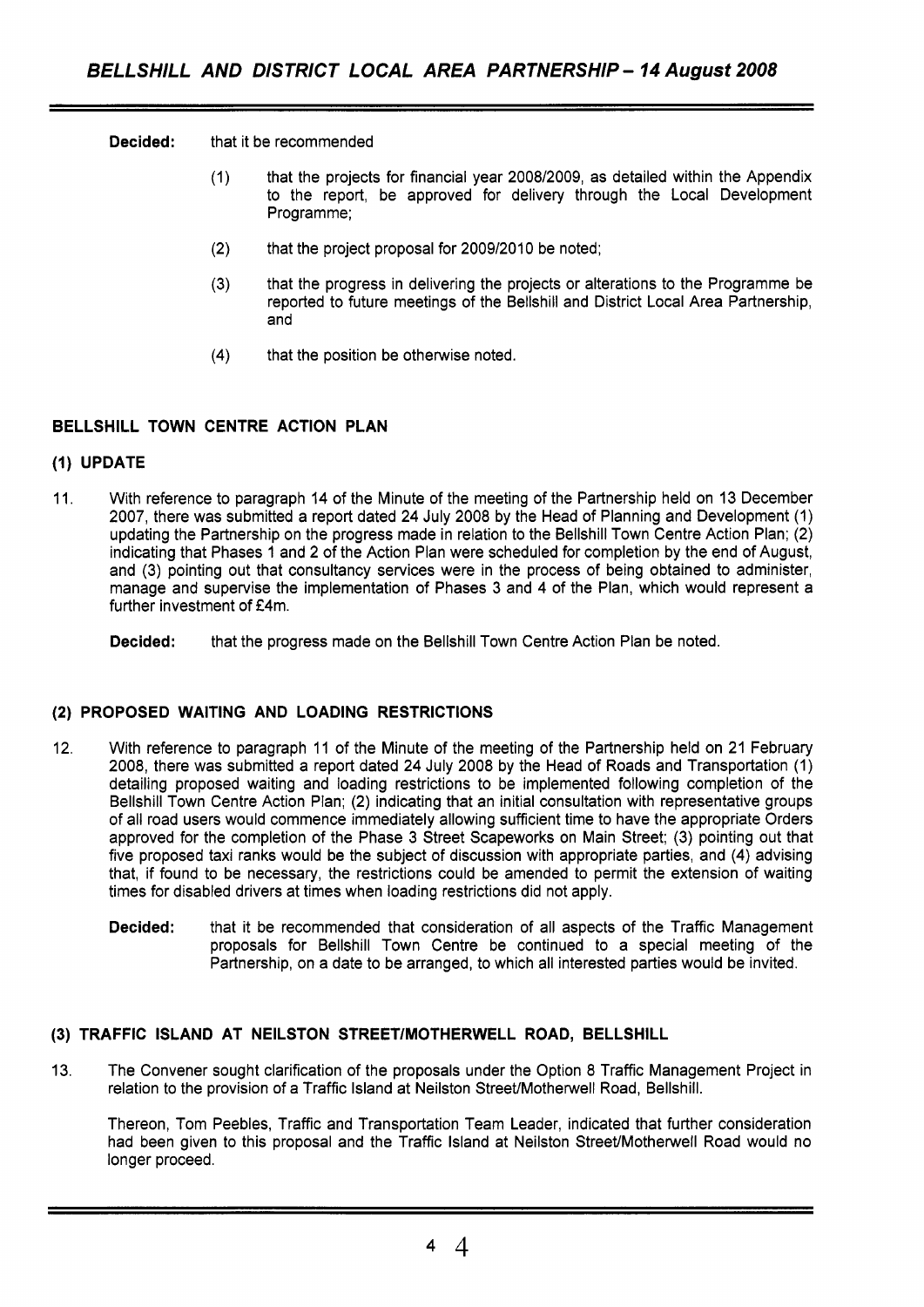#### **Decided:**

- (1) that it be recommended that the proposals for the provision of a Traffic Island at Neilson Street/Motherwell Road, Bellshill, be removed from the Option 8 Project, and
- (2) that consideration of all other aspects of the Traffic Management proposals be continued to the special meeting previously referred to.

#### **BELLSHILL ATHLETIC FOOTBALL CLUBlHATTONRlGG AREA** - **UPDATE**

14. With reference to paragraph 4 of the Minute of the meeting of the Partnership held on 21 February 2008, when it was agreed that a report on the overall position regarding the Bellshill Athletic Football Club ground and the Hattonrigg area would be submitted to a future meeting, there was submitted a report dated 14 August 2008 by the Chief Executive (1) advising that an agreement had been reached between the owner of the football ground and representatives of Bellshill Athletic Football Club Board regarding the use of the ground; (2) indicating that meetings had taken place to review the outstanding issues relative to the planning consent, including flood/drainage, landscaping and access parking, and (3) confirming that some of the information necessary to the completion of the outstanding works had now been received, although discussions were continuing.

Following a question regarding the condition of the footpath between Hattonrigg Road and Clay Crescent, the Convener indicated that this matter would be investigated.

**Decided:** that the contents of the report be noted.

#### **TIMETABLE AND VENUES FOR LOCAL AREA PARTNERSHlPlAREA COMMITTEE MEETINGS** - **DECEMBER 2008 TO JUNE 2009**

15. With reference to paragraph 14 of the Minute of the meeting of the Area Committee held on 11 October 2007 when the venues and timetable of meetings of the Partnership and Area Committee up to 9 October 2008 had been amended, there was submitted a report dated 7 August 2008 by the Head of Central Services (1) advising that North Lanarkshire Council at its meeting on 12 June 2008 had approved the timetable of meetings for 2008/2010 subject to Bellshill and District Area Committee being authorised to determine the time and location of its meetings; (2) indicating that the holding of meetings of the Partnership/Area Committee on a rotational basis in relation to the timing of meetings had worked well over the last few meetings, and (3) proposing that future meetings of the Partnership/Area Committee continue to be held on a rotational basis and that those scheduled from December 2008 to May 2009 be held in the undernoted premises:-

| <b>Date</b>      | Location                                   | Time |
|------------------|--------------------------------------------|------|
| 11 December 2008 | Cardinal Newman High School, Bellshill     | 7 pm |
| 19 February 2009 | <b>Burnhead Community Centre, Viewpark</b> | 2 pm |
| 7 May 2009       | Mossend Primary School, Mossend            | 7 pm |

with the position being reviewed again prior to the end of this period.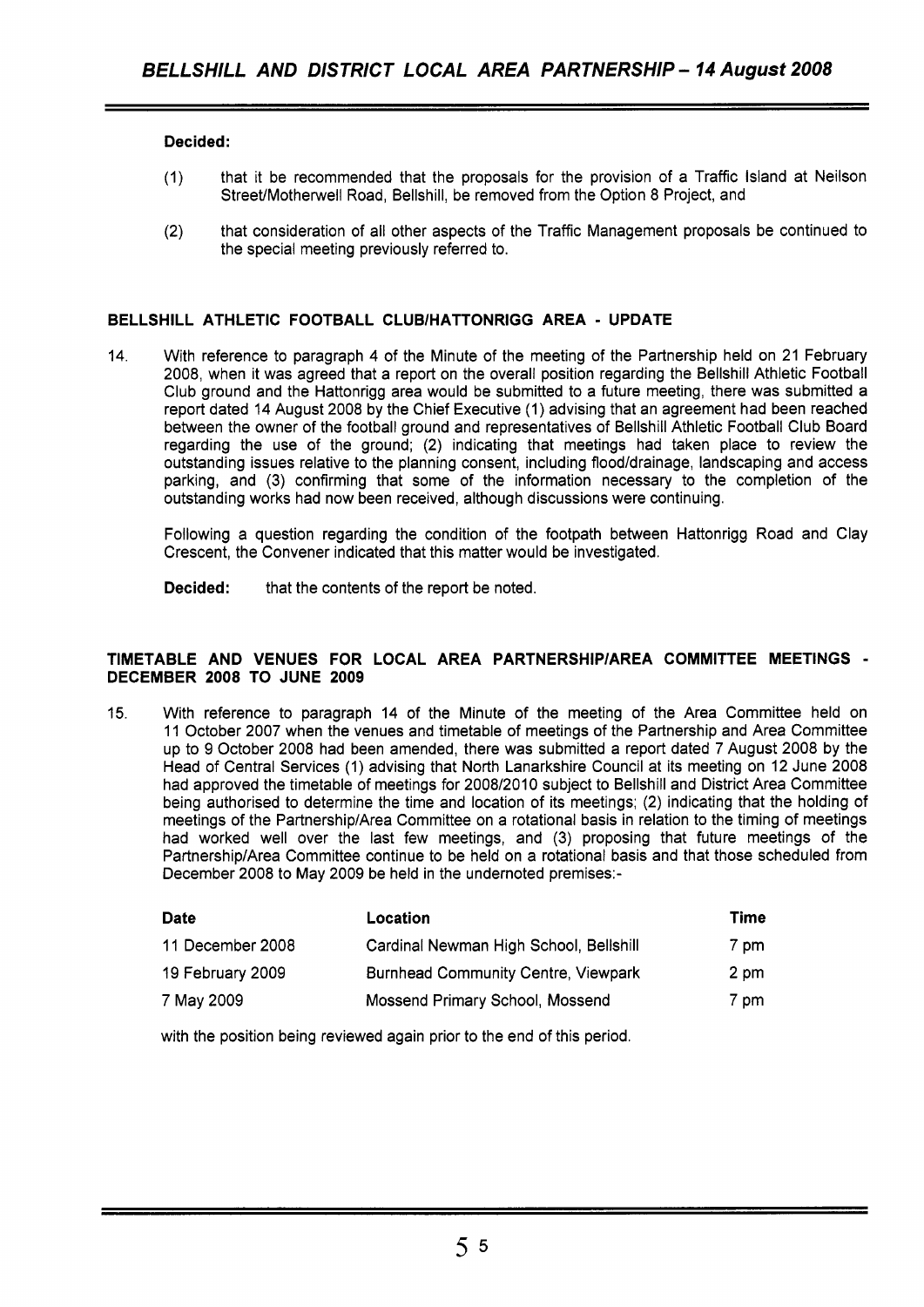#### **Decided:**

(1) that it be recommended that the meetings of the Partnership/Area Committee from December 2008 to May 2009 be held as undernoted:-

| <b>Date</b>      | Location                                   | Time |
|------------------|--------------------------------------------|------|
| 11 December 2008 | Cardinal Newman High School, Bellshill     | 7 pm |
| 19 February 2009 | <b>Burnhead Community Centre, Viewpark</b> | 2 pm |
| 7 May 2009       | Mossend Primary School, Mossend            | 7 pm |
| and              |                                            |      |

(2) that the position be reviewed again prior to the end of this period.

**The Convener being of the opinion that the following item of business was relevant, competent and urgent, authorised its consideration to enable any representations to be submitted prior to the deadline of 1 September 2008.** 

#### **NETWORK CHANGE PROGRAMME FOR THE PROVISION OF THE POST OFFICE NETWORK**

- 16. There was submitted a report dated 12 August 2008 by the Executive Director of Corporate Services (1) referring to the Post Office Limited's review of the Post Office Network which had been ongoing for some time; (2) outlining the criteria and the procedure for the review; (3) advising that a consultation had now been received in relation to the proposals, which included the closure of 13 post office branches within North Lanarkshire, of which two were located within the Bellshill and District area, and **(4)** inviting comments to be submitted for inclusion in the Council's response to the consultation paper.
	- **Decided:** that it be recommended that the Executive Director of Corporate Services be advised of the Partnership's rejection of Post Office Limited's proposals for the closure of the Thorndean and Mossend Branch Post Offices and that the Post Office be requested to retain both facilities.

### **DATE, TIME AND VENUE OF NEXT MEETING**

17. The next meeting of the Partnership is scheduled to take place on Thursday, 9 October 2008 at **2** pm within Bellshill Cultural Centre, Bellshill.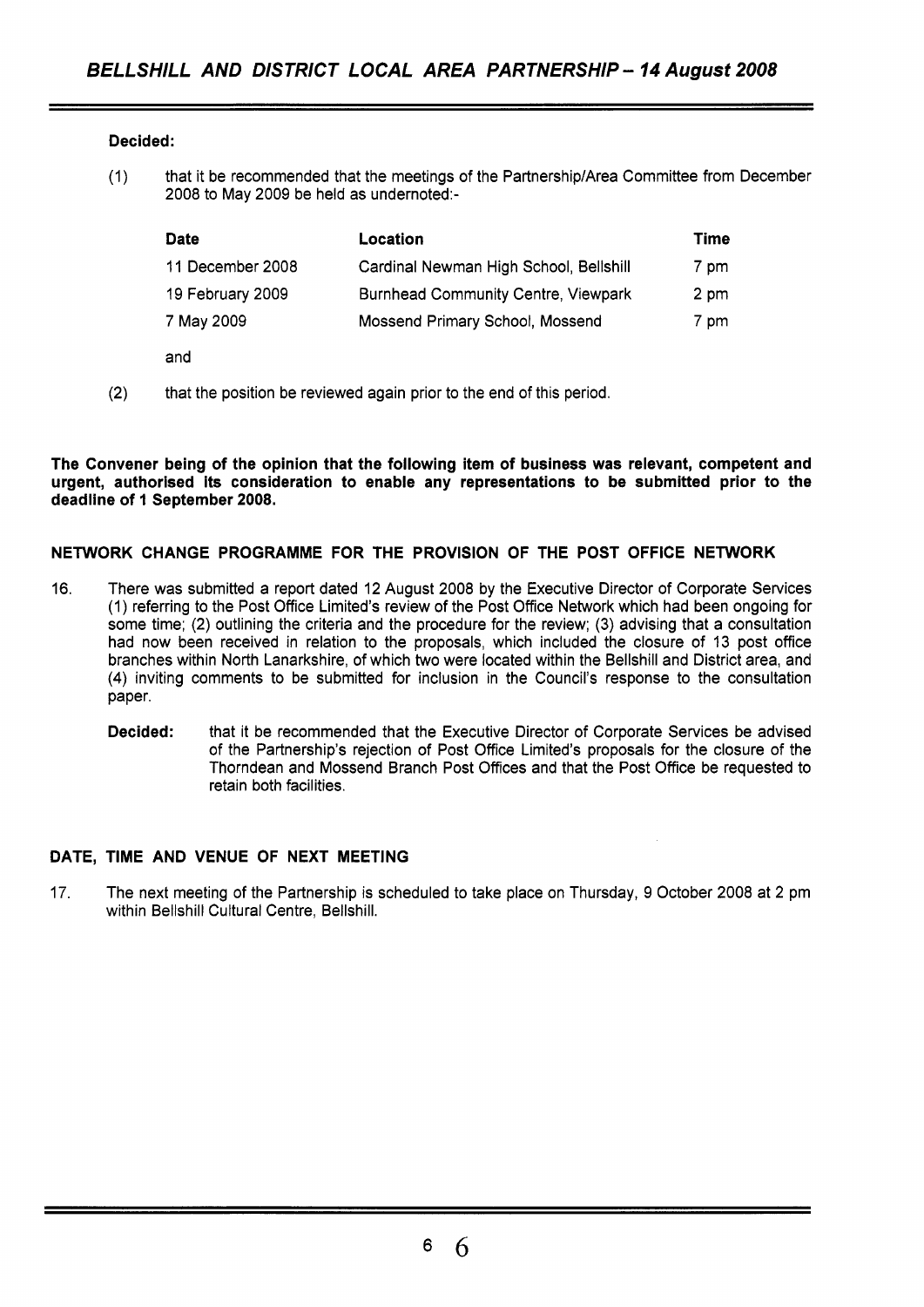# **Bellshill, 14 August 2008 at 9.05 pm.**

# **A** Meeting of the **BELLSHILL AND DISTRICT AREA COMMITTEE**

#### **PRESENT**

Councillor Lyle, Convener; Councillors Burrows, Curran and Delaney.

#### **CHAIR**

Councillor Lyle (Convener) presided.

#### **IN ATTENDANCE**

Administrative Officer (Committee and Civic Governance Services), Corporate Services; Community Regeneration Manager, Chief Executive's Office; Traffic and Transportation Team Leader, Senior Planning Officer, Planning Assistant, Development Projects Team and Traffic Projects Technician, Environmental Services; Area Housing Manager and Mediation Co-ordinator, Housing and Social Work Services and Quality Improvement Officer, Learning and Leisure Services.

#### **APOLOGY**

Councillor McCabe.

#### 1. **DECLARATIONS OF INTEREST IN TERMS OF THE ETHICAL STANDARDS IN PUBLIC LIFE ETC (SCOTLAND) ACT 2000**

**Decided:** the meeting noted that there were no declarations of interest.

#### **2. CONSIDER RECOMMENDATIONS BY THE BELLSHILL AND DISTRICT LOCAL AREA PARTNERSHIP HELD ON 1 MAY 2008**

The Committee gave consideration to the recommendations made by the Bellshill and District Local Area Partnership at its meeting held on 1 May 2008 and agreed in respect of each item, the following:-

#### (1) **BELLSHILL AND DISTRICT LOCAL AREA PARTNERSHIPIAREA COMMITTEE** - **MINUTES**

**Decided:** 

- (1) that a report on the current position regarding the Burnhead Sports Pitch be submitted to the next meeting of the Partnership, and
- **(2)** that the terms of the Minutes be otherwise noted.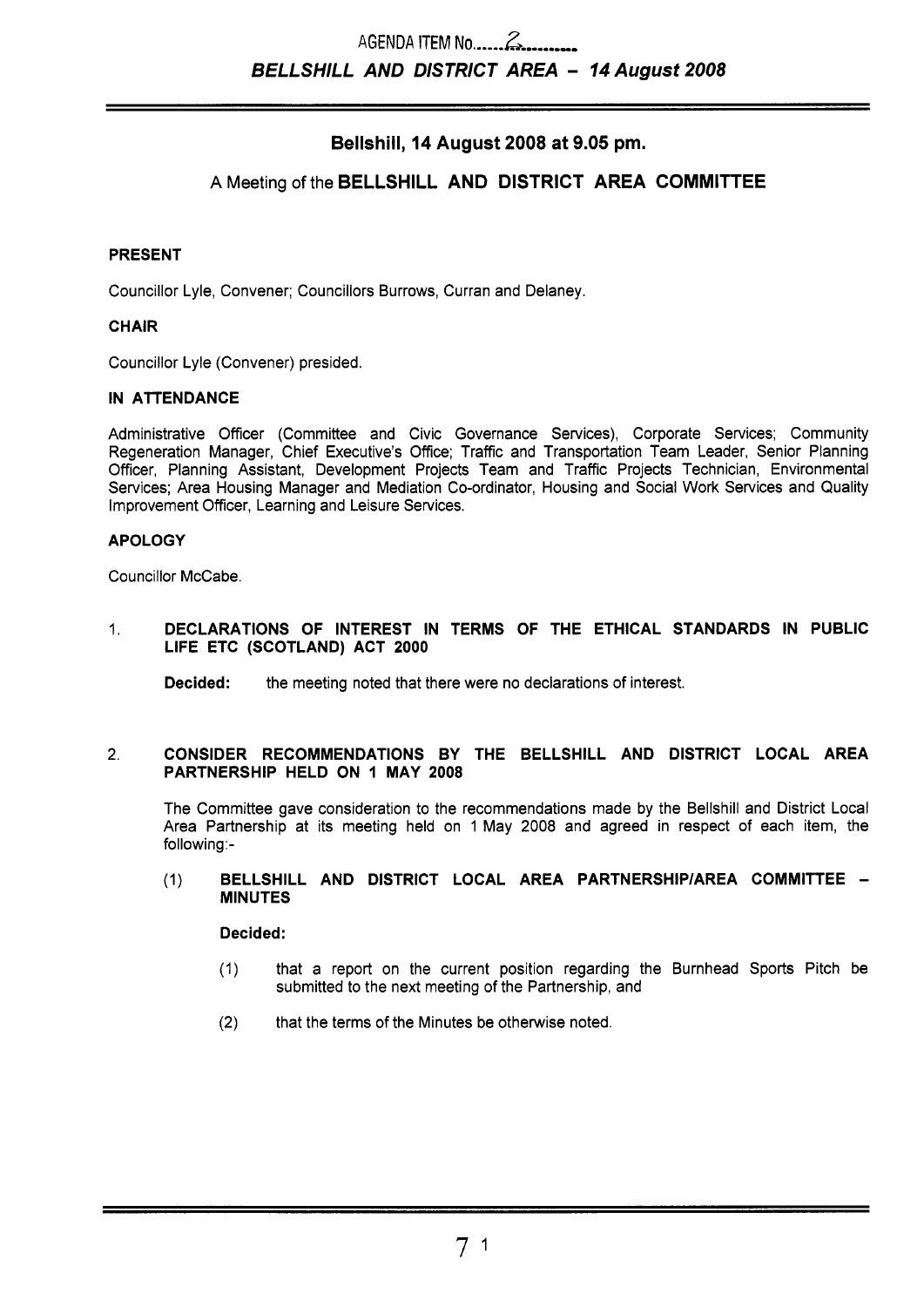#### $(2)$ **COMMUNITY COUNCIL MINUTES**

- (a) **BELLSHILL COMMUNITY COUNCIL** 
	- **Decided:** that the terms of the Minutes be noted.

#### (b) **NEW STEVENSTON COMMUNITY COUNCIL**

**Decided:** that the terms of the Minute be noted.

#### **PRESENTATION** - **COMMUNITY PLAN LAUNCH**   $(3)$

**Decided:** that the contents of the presentation be noted.

#### $(4)$ **PRESENTATION** - **LANARKSHIRE COMMUNITY FOOD AND HEALTH PARTNERSHIP**

**Decided:** that the content of the presentation be noted.

#### $(5)$ **BELLSHILL AND DISTRICT COMMUNITY FORUM** - **UPDATE**

**Decided:** that the contents of the report be noted.

#### $(6)$ **NHS LANARKSHIRE** - **NORTH COMMUNITY HEALTH PARTNERSHIP** - **BELLSHILL AND DISTRICT LOCALITY**

#### **Decided:**

- (1) that a report on methadone usage within the Bellshill and District area be submitted to the next meeting of the Partnership, and
- (2) that the position be otherwise noted.

#### $(7)$ **COMMUNITY SAFETY REPORT**

#### **Decided:**

- (1) that a report and presentation on the new Community Policing arrangements be made to the next meeting of the Partnership, to include details of tasking and coordinating arrangements, and
- $(2)$  that the content of the report be noted.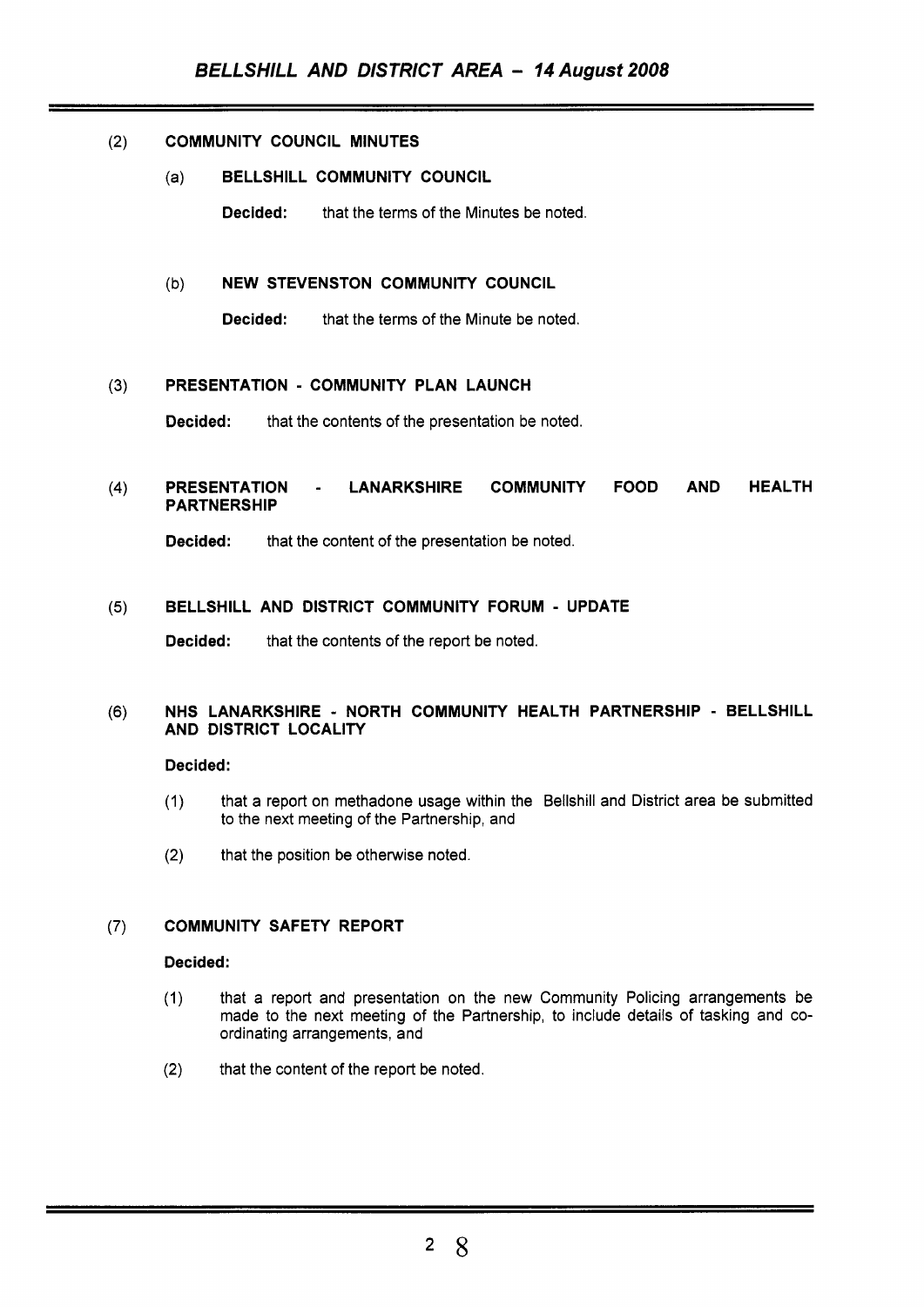#### **(8) LOCAL DEVELOPMENT PROGRAMME**

#### **Decided:**

- (1) that the projects for financial year 200812009, as detailed within the Appendix to the report, be approved for delivery through the Local Development Programme;
- (2) that the project proposal for 2009/2010 be noted;
- **(3)** that the progress in delivering the projects or alterations to the Programme be reported to future meetings of the Bellshill and District Local Area Partnership, and
- **(4)** that the position be otherwise noted.

#### (9) **BELLSHILL TOWN CENTRE ACTION PLAN**

- (a) **UPDATE** 
	- **Decided:** that the progress made on the Bellshill Town Centre Action Plan be noted.

#### (b) **PROPOSED WAITING AND LOADING RESTRICTIONS**

**Decided:** that consideration of all aspects of the Traffic Management proposals for Bellshill Town Centre be continued to a special meeting of the Partnership, on a date to be arranged, to which all interested parties would be invited.

# (c) **TRAFFIC ISLAND AT NEILSTON STREETlMOTHERWELL ROAD, BELLSHILL**

## **Decided:**

- (1) that the proposals for the provision of a Traffic Island at Neilson Street/Motherwell Road, Bellshill, be removed from the Option **8** Project, and
- (2) that consideration of all other aspects of the Traffic Management proposals be continued to the special meeting previously referred to.

### (10) **BELLSHILL ATHLETIC FOOTBALL CLUBlHATTONRlGG AREA** - **UPDATE**

**Decided:** that the contents of the report be noted.